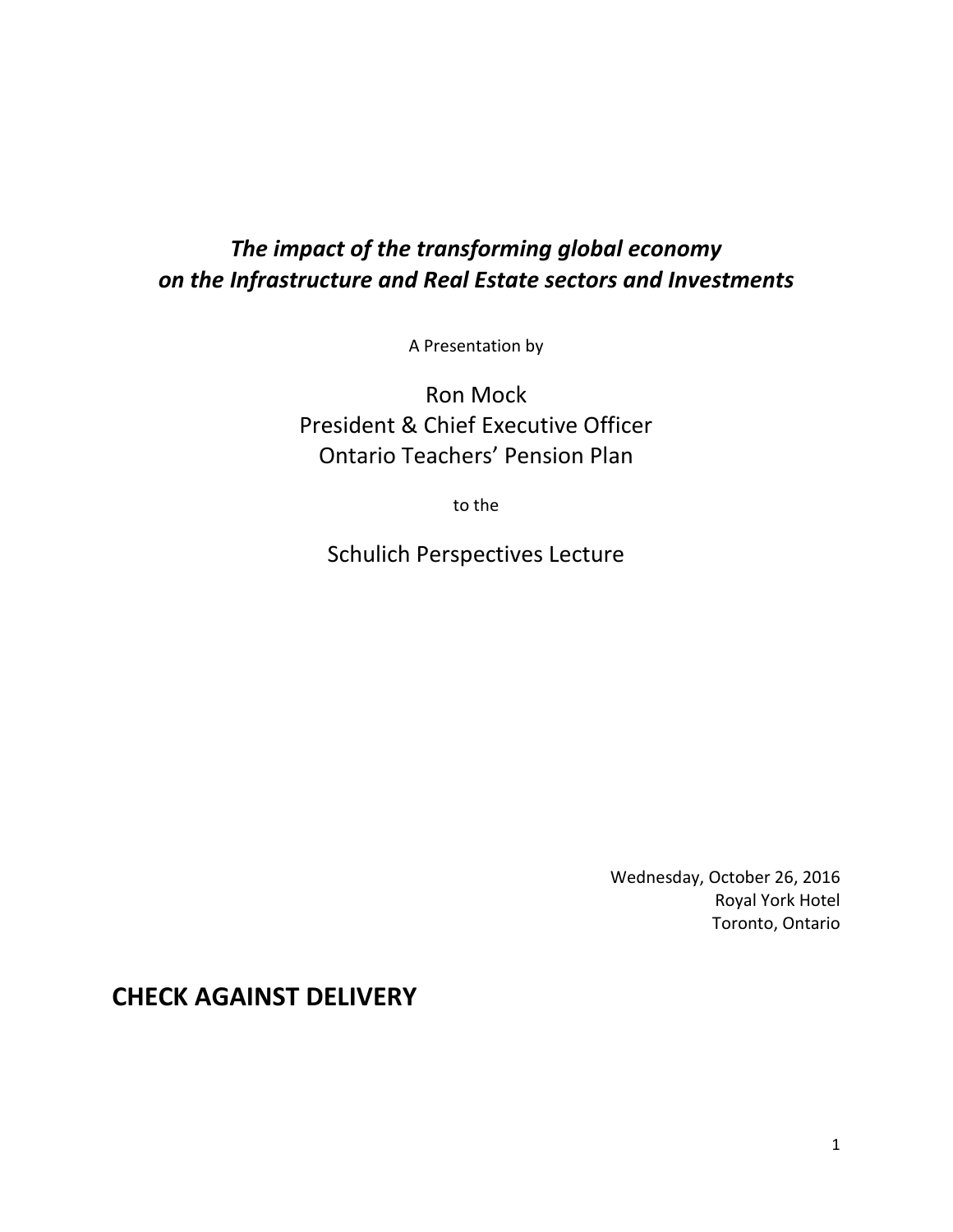Thank you, John, for that kind introduction, and good evening everyone.

To begin, I would like to thank the incredible alumni community here tonight for their work in organizing this event, and for their ongoing support to our students and school. And I thank you for the opportunity to talk to you tonight at this very important and exciting event.

I would also like to congratulate and thank Tim and Frances Price and the Brookfield Partners Foundation for your foresight and generous support of the Brookfield Centre in Real Estate & Infrastructure. I was thrilled to see the groundbreaking, which occurred earlier this fall, of the new Research and Graduate Studies building, which will house this new Centre of Excellence. This Masters of Real Estate and Infrastructure program really is a natural evolution of the same specialization in the MBA program. And it is a beacon to the many upcoming young people who will make their careers in these dynamic industries.

At Ontario Teachers', our combined Infrastructure and Real Estate investments had an equity value of \$40.6 billion and an enterprise value of substantially more that at our last year-end. The \$40.6 billion is 24% of our fund, so you can imagine that this new institution represents an important milestone to us. Dean Horvath views issues on a global scale and this program and Centre of Excellence are proof of his and his colleagues' vision and insight. Speaking selfishly, I look forward to seeing graduates of the program on future Ontario Teachers' staff lists …

Our Schulich/Ontario Teachers' collaboration goes beyond assets and industries. While the Infrastructure and Real Estate industries are critical to our future, the fact is that our two institutions, along with many others here tonight, are "*in the business*" of our society's future:

- Schulich, by educating and creating the next generation of leaders.
- Ontario Teachers', and our fellow pension funds, by delivering the pension promise of a secure retirement future for generations to come.
- And this extends also to our corporate and other colleagues in this room, who share the industries' vision for change, opportunity and progress.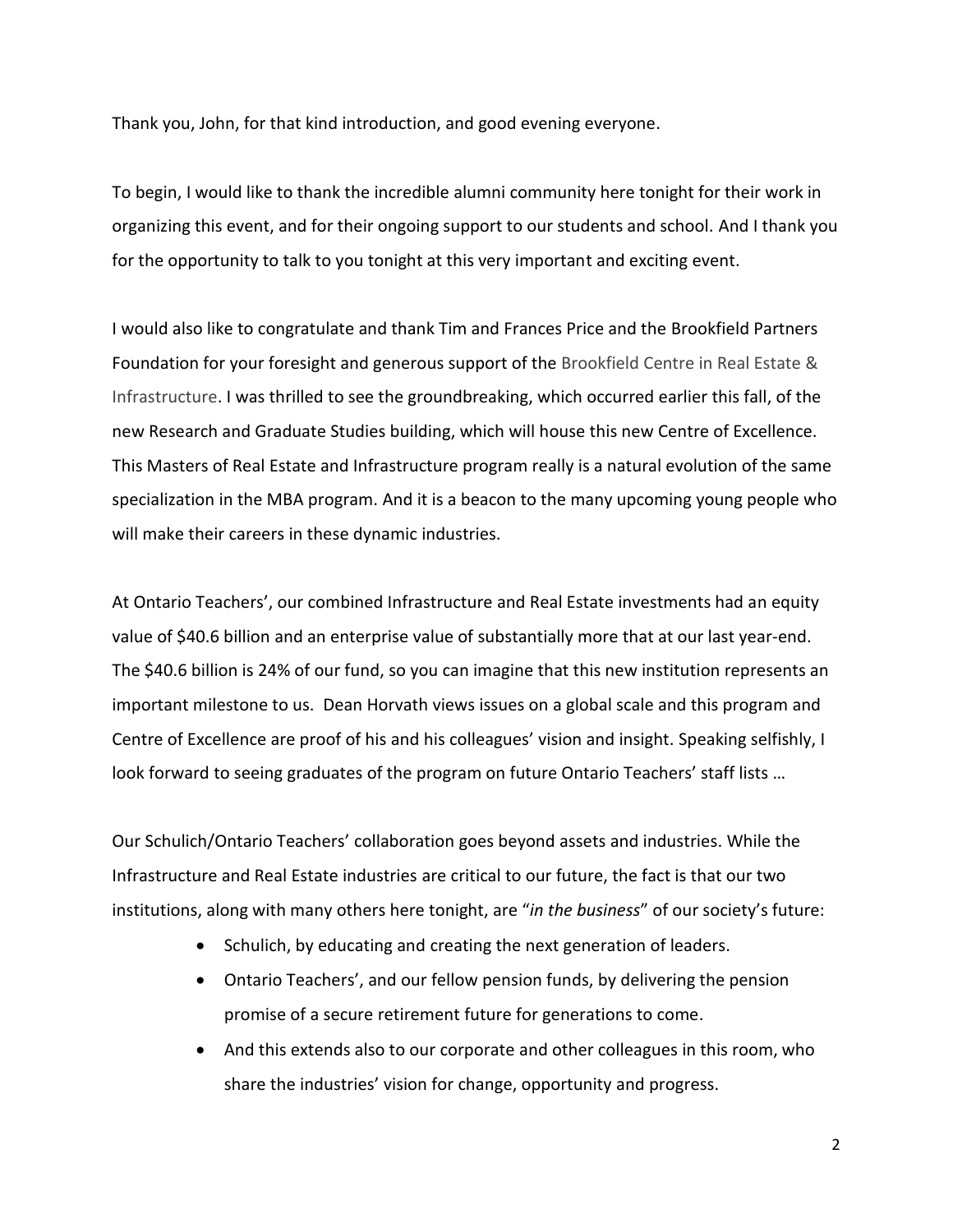And that is why we're here tonight: to talk about the future.

#### #########################

Let me give you some context for my remarks.

The global economy is more interconnected and interdependent today than ever before. It has been transformed in recent years, and the speed of transformation is increasing. New technologies are appearing every day. Exponential computing power increases are making the unthinkable possible, and the challenges and risks of climate change are impacting the entire world. Social engagement and social pressures are impacting governments and corporations alike. Social media has impacted us all and the way we do what we do. Emerging markets are developing their middle class. Developed markets are experiencing slower growth, as well as the very large demographic and productivity challenges that will continue for many more years. Burgeoning national debt is pushing governments to privatize their infrastructure so they can fund projects and ignite growth. All of these factors are converging and re-calibrating the economy and society. The confluence of these forces is impacting all of us simultaneously and is both breathtaking and exciting at the same time.

One of the important consequences of these global forces is the changing relationship between governments and private industry. Global pools of capital from sovereign wealth funds, pension funds and large infrastructure and real estate funds are working closely with governments to deliver outcomes each would struggle to do alone. We are seeing this right here at home, with the Federal Government's Advisory Council on Economic Growth issuing their first report. This is very exciting news for infrastructure, real estate and Canada.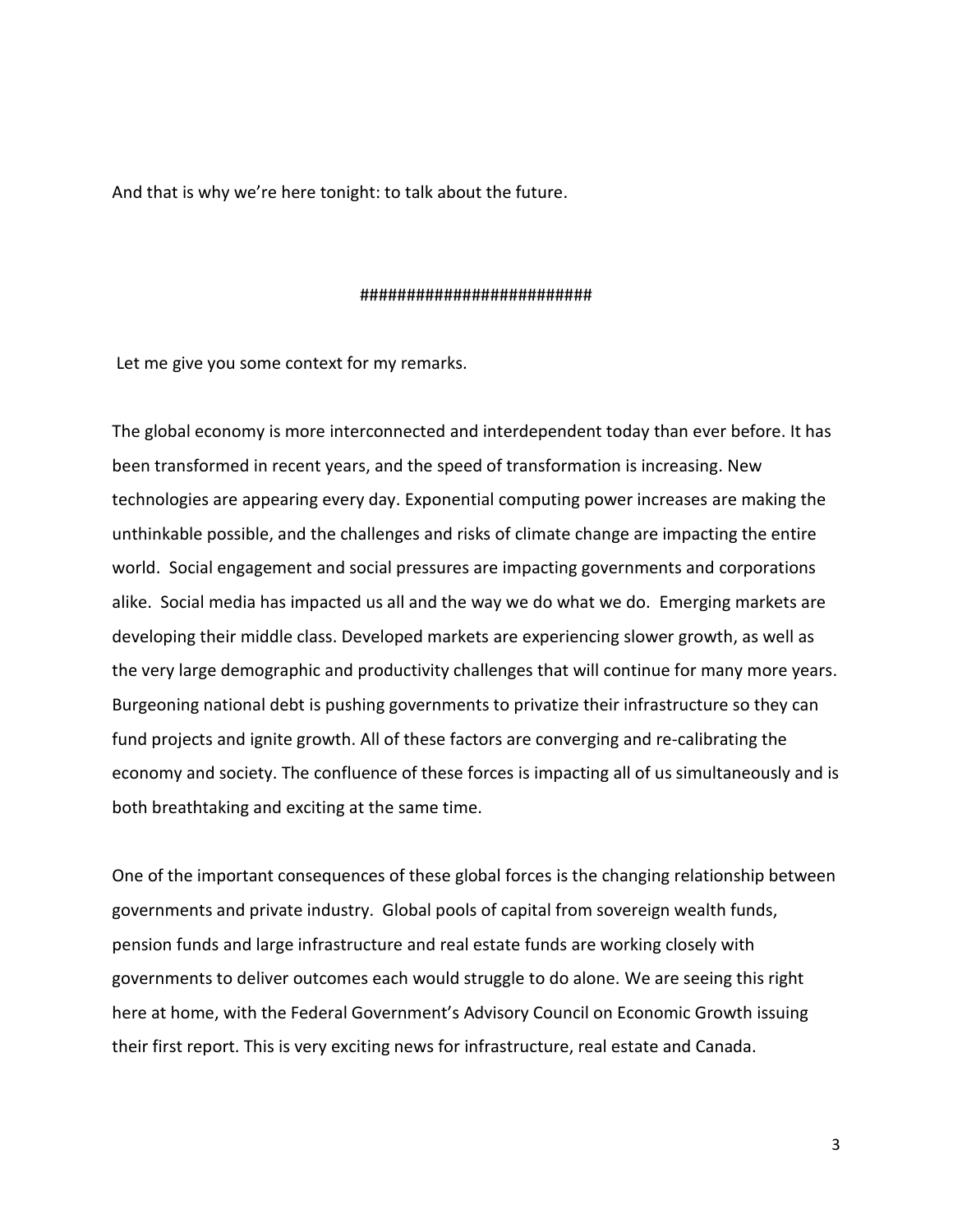#### ##########################

Such is the economic stage that the infrastructure sector finds itself on today.

Let's look at the growing demand for Infrastructure, first.

In emerging countries, infrastructure demand is driven by growing populations, the expanding middle class, economic growth, urbanization and industrialization. The World Bank sees Infrastructure as *the* vehicle for transforming low and middle income countries into emerging or developing nations.

Many emerging countries see the benefits of foreign investment in their infrastructure. I'll use our investment in Chile's water distribution and treatment systems in 2007, as an example. The country knew they needed this infrastructure. But there were many critical projects competing for capital in Chile at that time. So the government opened the doors to foreign investment and expertise.

The societal benefits to Chile are clear: the water utilities have been able to greatly improve water quality and access to water. They have also provided other health benefits, such as lowering the infant mortality rate. With fewer water-borne illnesses, health costs have come down and productivity has increased.

In the developed world, legacy infrastructure needs maintenance and rehabilitation, as assets age and environmental regulations become stricter. Think LaGuardia Airport...The OECD estimates that \$70 trillion in infrastructure investment is needed by 2030 to simply *maintain* the current levels of global GDP growth. Such investment will have a real impact on economies. Increased public infrastructure investment raises output in the short term by boosting demand … and in the long term and very importantly, by raising the economy's productive capacity. In a sample of advanced economies, the International Monetary Fund found that an increase of 1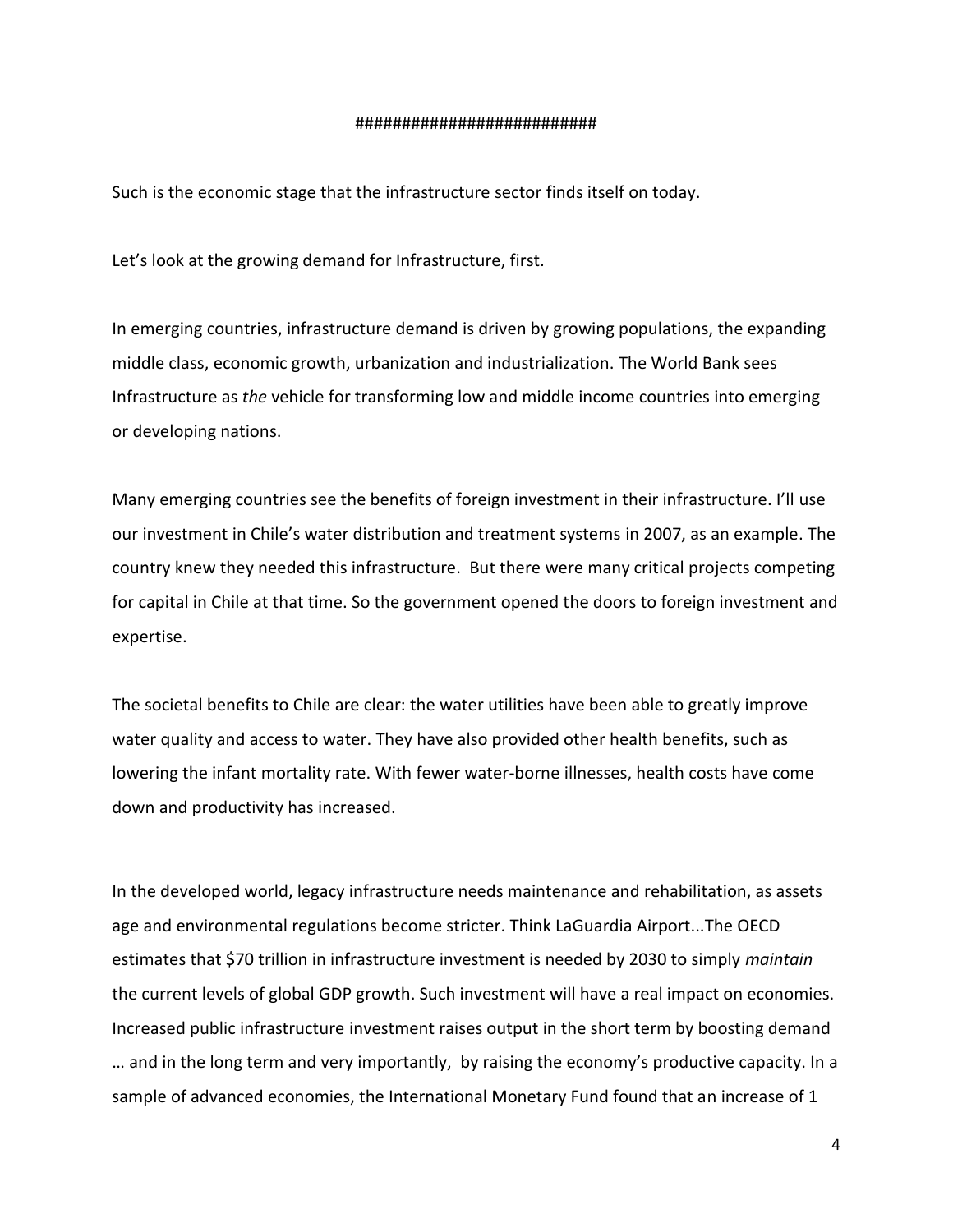percent of GDP in investment spending raises the level of output by about 0.4 percent in the same year, and by 1.5 percent four years after the increase.

Douglas Peterson of McGraw Hill Financial wrote in a GE Report this spring that increasing spending on infrastructure by just one percent of real GDP would support 730,000 jobs in the US, and increase economic growth by 1.7 percent. For emerging economies like Brazil, it would generate 2.5 percent in economic growth. Now *that* is leverage. This drives *lasting* productivity… As everyone in the room knows, productivity, particularly in developed countries, has been in decline for a few decades. And Canada is no exception.

Innovation and having a plan … a long term vision of a country's infrastructure needs … is the natural driver of meeting such need. Developed and emerging countries alike are looking at building and upgrading their infrastructure with new technologies and applications. Technological innovation, for example, provides new and more efficient possibilities for low carbon and climate resilient infrastructure.

As we know, solar and wind power technologies are currently redefining power generation. When Spain's Santander decided to divest its holdings in Cubico Sustainable Investments, a global renewable energy and water infrastructure company, we welcomed the opportunity to increase our already substantial investment in this company. Today we build and operate solar and wind operations in eight countries around the world...

Re-thinking transportation also will bring benefits. Did you know that, as of last year, there were nearly 30,000 kilometers of high speed rail operating globally, moving 1.6 billion passengers a year? That is the equivalent of one-seventh of the world's population travelling annually on high speed trains. Even more striking is the fact that China alone expects to have more than 38,000 kilometers of high speed rail lines in operation by 2025. This will be a huge boost to their productivity.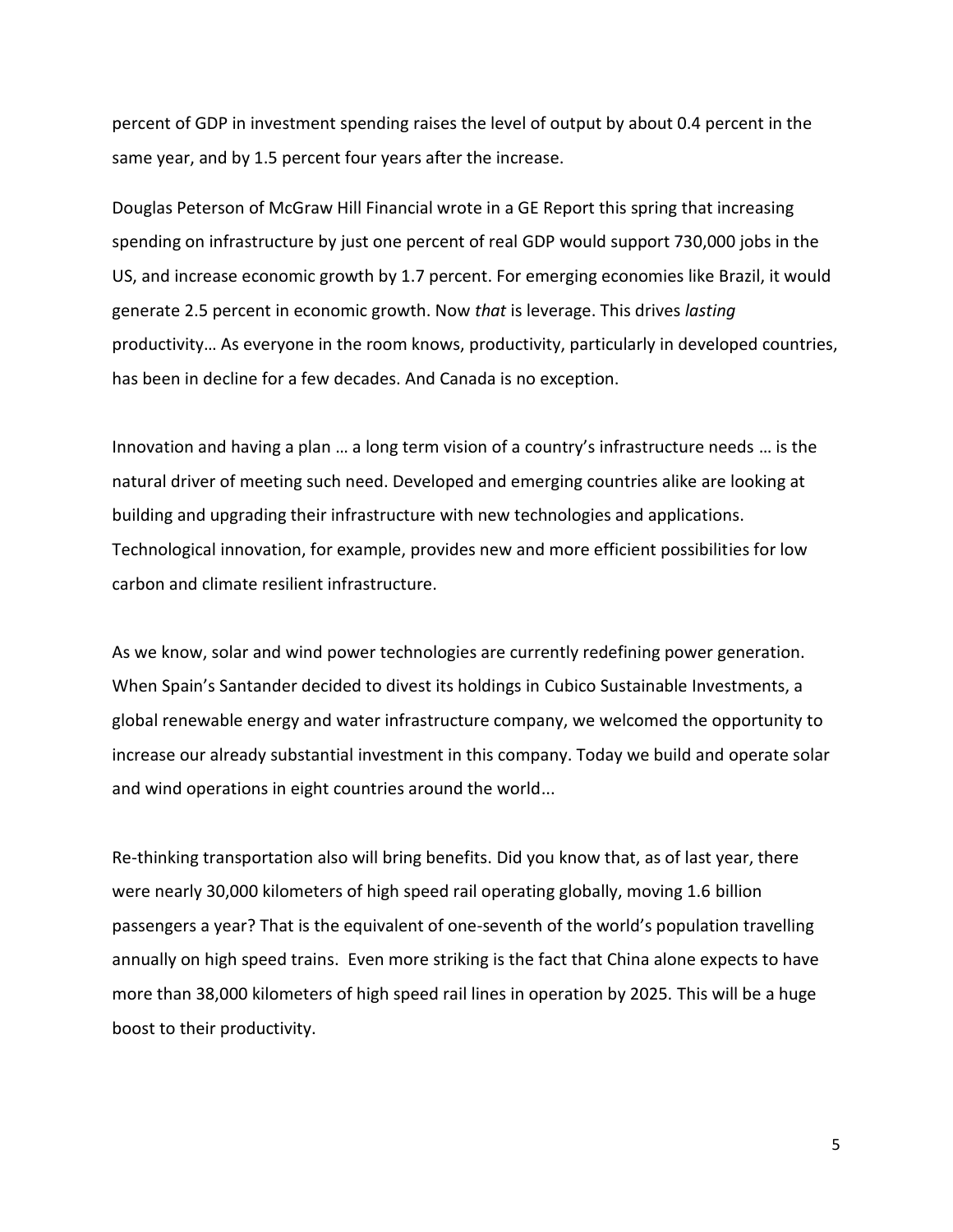By connecting commerce, technology and population centres, high speed rail has an enormous role to play in improving productivity. We have carried this message to our provincial and federal governments here at home. For example, imagine having a high speed rail line to connect the Kitchener-Waterloo tech hub directly with commercial centres such as Toronto...

In February, the mayors of Kitchener and Toronto pitched such improvements to transit infrastructure as two-way, all-day GO services, and high speed rail between the two cities.

I was further encouraged by the province's June announcement of the first stages of an agreement with CN Rail to build a freight corridor, allowing cargo-hauling trains to be moved off the tracks between Union Station and the Kitchener Go train station.

The Federal Finance Minister's Advisory Council on Economic Growth report released last week makes the direct connection between infrastructure, productivity, jobs and economic growth. And importantly, it marks a new trend in government-industry partnerships. Let me quote from the report:

"It is imperative for Canada to deliver infrastructure that meets the country's growing needs. Used appropriately, infrastructure can be one of the most powerful levers at the government's disposal for both long term productivity improvement and near term stimulus. In order to fully harness this potential, however, Canada should leverage the trillions in institutional capital waiting on the sidelines and focus this investment productively."

The Advisory Group builds its recommendations around three initiatives:

- First, developing a true federal infrastructure strategy for economic growth
- Second, by creating a Canadian Infrastructure Development Bank to leverage institutional capital and deliver over \$200 billion worth of projects over 10 years. (The Council calls this a "once-in-a-generation opportunity for Canada)
- and third, catalyzing the participation of institutional capital in existing assets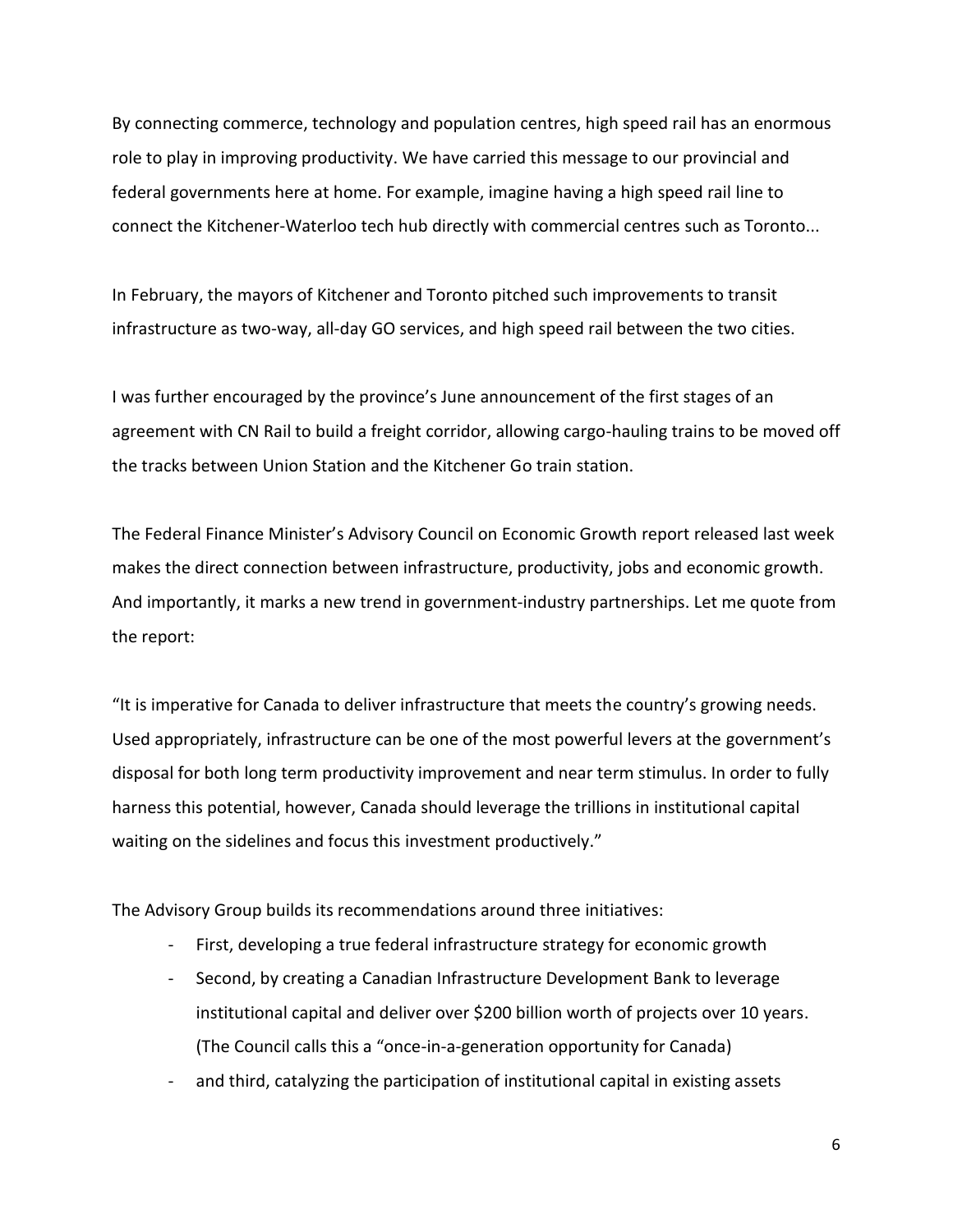With more than a trillion dollars in assets, Canada's top pension funds and infrastructure funds represent enormous pools of capital that already invest globally and at a unique level of sophistication. Canadian capital is attracting the attention of governments from around the world. Prime Ministers, Finance Ministers and ambassadors from India, Mexico, the UK and Australia, among others, all are approaching us for our infrastructure investment expertise. The world's economic leaders are not just looking for someone who can write big cheques. They need *partners* who are forward thinking … who do more than just buy assets … who help modernize and indeed *transform* their countries' infrastructure delivery. So as you can imagine, we are delighted to be approached here at home as well … to be given the opportunity to help transform our own economy.

#### #########################

And now, I'll turn to the Real Estate sector, which is equally influential in the re-drawing of our future… and equally impacted by transformative change, which is driven by growing urbanization and rapid technology deployment. .

Just think of this: Global demand for residential real estate is expected to reach \$4.9 trillion in 2030. By that time, the E7, the largest emerging markets, are forecast to overtake the G7, shifting the balance of demand for real estate development and innovation to these emerging market regions.

#### ########################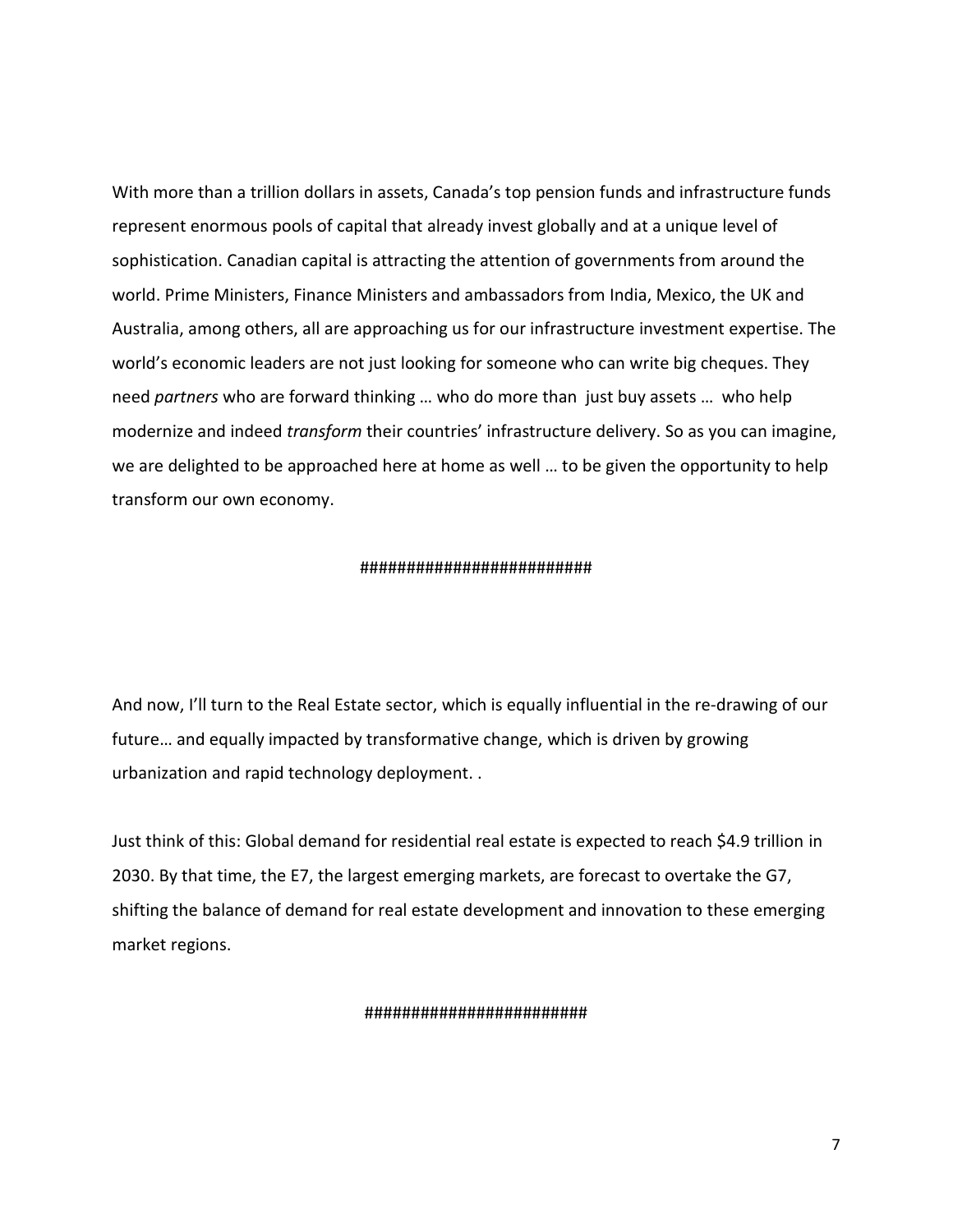By 2020, the 21st century's great migration to urban areas will be well underway. Cities will be swelling across the fast-growing countries in Asia, Africa, the Middle East and Latin America. By 2050, the urban population will increase by 75 percent to 6.3 billion, up from 3.6 billion in 2010.

Even the developed Western nations will continue to urbanize, albeit at a slower pace. The volume of building activity will be immense, expanding the world's inventory of institutionalgrade real estate. Global construction output is expected to almost double to US\$15 trillion by 2025, up from US\$8.7 trillion in 2012.

Emerging markets in Asia will be the fastest growing region, with sub-Saharan Africa expected to be the second highest.

China, the world's most populous nation, will continue to see the largest migration from rural areas. Millions of people every month already move to urban centres in search of a prosperous middleclass future.

PwC predicts in its report, Real Estate 2020: Building the Future, that by 2025, there will be 37 megacities in the world, that is centres with populations of more than 10 million. In 2014 there were 23. Twelve, or one-third, of these cities will be in emerging markets.

We can expect the need for real estate development, investment and operation to explode in tandem with this migration. And we can expect innovation to accelerate to address these new needs.

The Swedish-Swiss multinational corporation ABB is a leader in power and automation technologies. It reported at the World Economic Forum in Davos this past winter that over \$40 trillion dollars will be invested in urban infrastructure over the next 20 years. This investment will include transportation, housing, hospitals and other social amenities.

8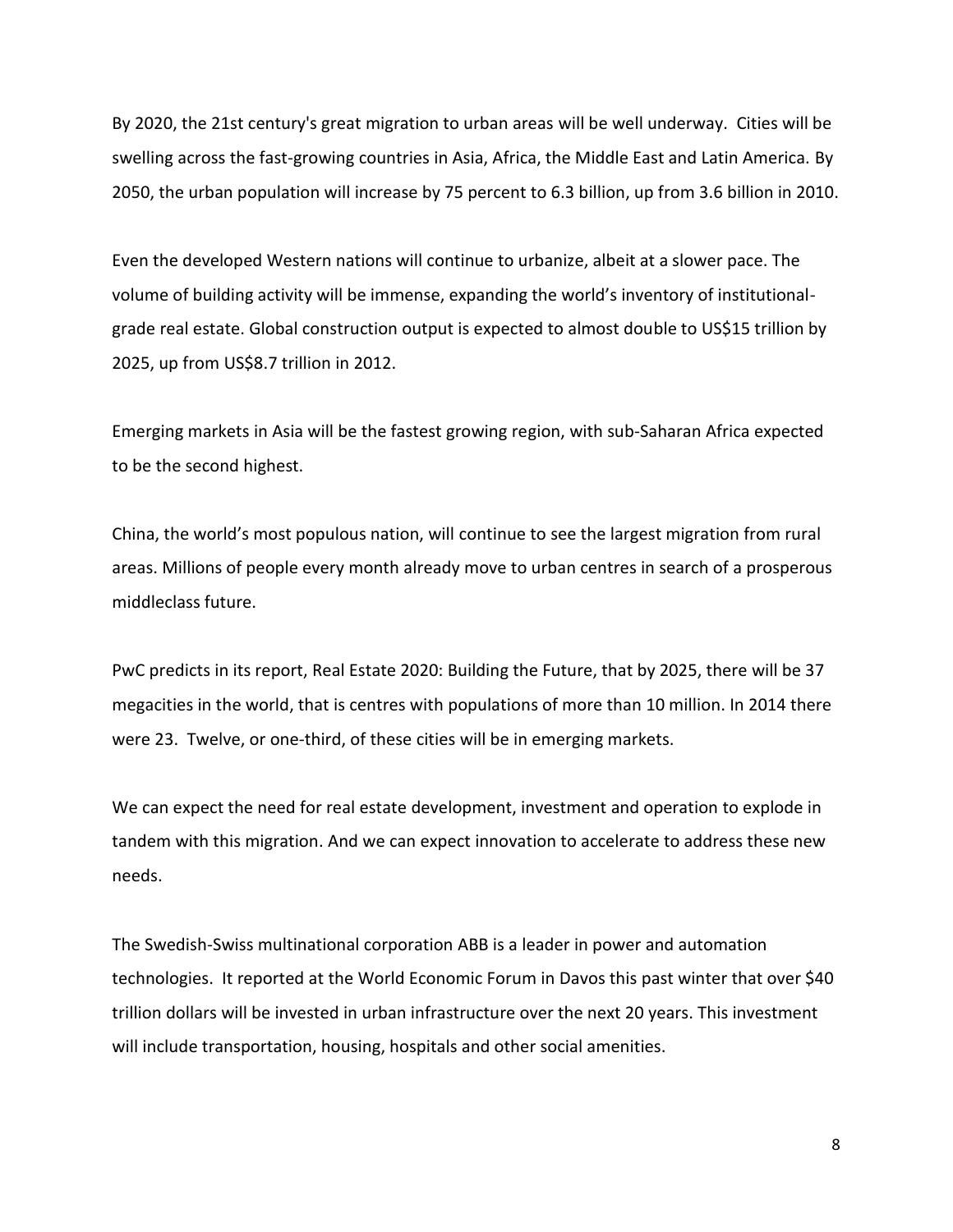Not only are there millions more people to accommodate in housing and work environments … but this massive migration will bring with it increased demand and opportunity for smarter buildings and indeed smarter cities. Such change will be driven by the technology and real estate industries and their tenants. And it will be equally as impactful on existing and new urban centres.

By 2020, technology will have altered the economics of entire subsectors of the industry, and changed the way that real estate developers and the investment community operate. The impact of omni channel retailing is evident worldwide. For example, the need for physical space is already shrinking across most real estate subsectors. Entire retail chains are disappearing from our main streets, as video and other specialty retail customers move online … think Blockbuster vs Netflix and Apple TV … Barnes and Noble will close over 220 stores by 2023 because their business has moved online … Macy's has announced they will be closing nearly 40 stores... Meanwhile, as online shopping delivery times become shorter, the need for warehousing close to customers is growing.

Smart cities will become the new norm. The Netherlands' Amsterdam Smart City initiative, for example, enhances the city's real-time decision-making abilities. It has hundreds of large and small projects underway. Advanced mass transit, smart energy meters in homes and smart lighting and video observation systems in public spaces are just some of the projects that will help the city reach its goals of reduced traffic, energy savings and improved public safety. And it does this by utilizing information technology to improve city services. Barcelona, Copenhagen, and Dublin are also leading the smart city movement, using data analytics to improve urban life for residents and businesses.

For real estate developers, technology advances will make eco-efficient building more practical. The technologies behind smart building management systems and city-wide energy management systems are continually becoming more advanced and affordable.

9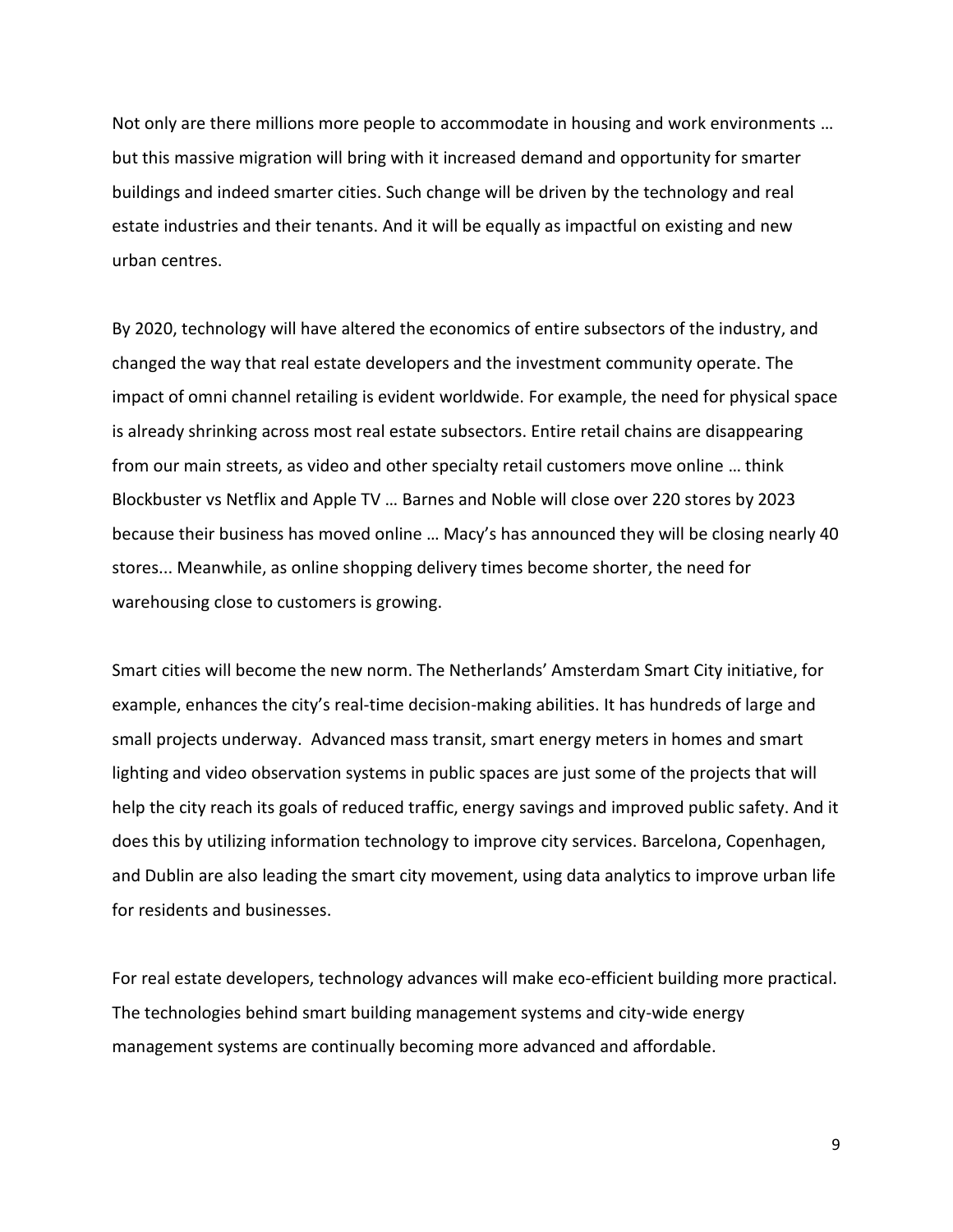I'll use Cadillac Fairview's Deloitte Tower in downtown Montreal as an example of change, only because I know it best.

The 26-storey tower opened in May 2015. It was the first fully privately-financed premier office building to be built in downtown Montreal in more than 20 years.

Cadillac Fairview took three main economic drivers into consideration in its planning for this structure:

- Resource efficiency and contaminant reduction
- Occupant health and wellness
- Individual and organizational productivity

All of these factors have demonstrable bottom line impacts. But they also have significant social impact, a welcome sign of our times. Let me illustrate by example...

Deloitte Tower is 44% more energy efficient than typical buildings. It uses 51% less potable water than typical office buildings. Its windows feature a special coating that allows for maximum natural light, while minimizing heat gain.

96% of all occupied space has direct exterior views, which allows individuals to adjust and refocus their eyes, reducing fatigue, headaches, and eye strain. It features air quality sensors that monitor carbon dioxide levels, helping to reduce grogginess and increase alertness and overall wellness.

From a productivity point of view, forward-thinking companies are re-assessing the relationship between their workspace and their business. These companies recognize workspace is crucial to the engagement, retention and growth of their people. They see their workspace as a competitive advantage.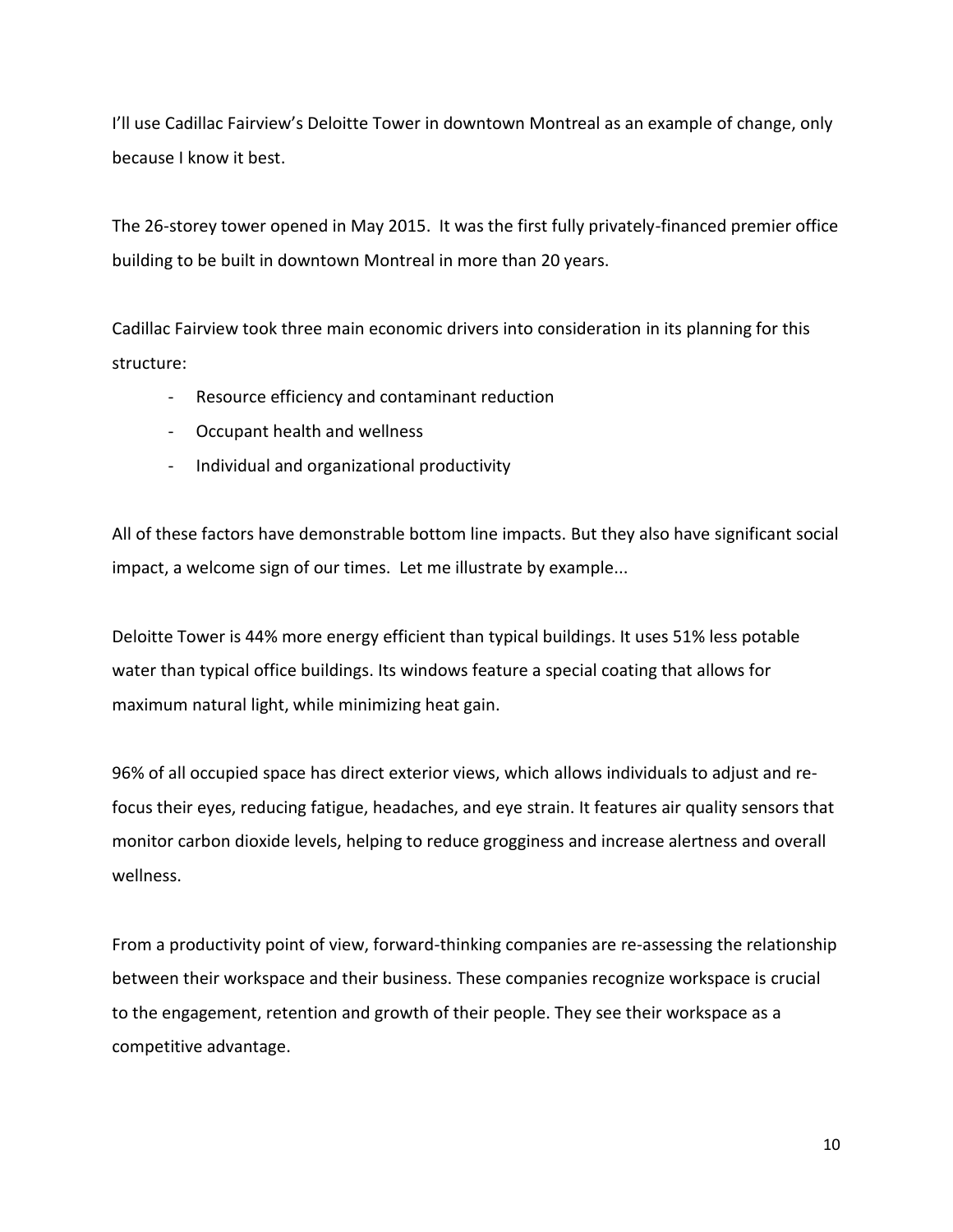By 2025, millenials will make up 75% of the US workforce. With their high frequency of communication and less formal interactions, their workspace needs are distinct.

In Deloitte's case, they are well aware that millennials will be driving their profitability in the future. As such, they are choosing locations and designing spaces that cater to millenials' values. For example, according to some surveys, millenials value work-life fit more than they do compensation growth or skill development. In addition, their social, professional and personal networks are invaluable to them. Their workspace needs to reflect that. So Cadillac Fairview and Deloitte worked together to ensure employees could access each other easily and workspaces could be reconfigured easily to accommodate change.

Their recruitment efforts indicate that the new workforce is noticing: their first recruitment cycle since moving into their new tower saw a 90% acceptance rate, compared to the pre-move rate of 60%. In today's knowledge-based economy, this is the type of impact that employers can and should anticipate.

### ################

As I hope these examples show, there has never been a more exciting or interesting time to be in the Real Estate and Infrastructure industries. Globalization, urbanization and digitization have changed the world economy forever, bringing with them the unlimited potential of these industries' roles and impact ….

Dezso and Andre and Schulich as a whole are playing a key role in this new order. They are sparking the enthusiasm needed to build the talent and skills that will drive progress, productivity and innovation on a global scale … improving the interconnectivity between finance, planning, social, regulatory, government and political alignment. Their reciprocal faculty arrangements with business schools around the world … China, India, Italy and many